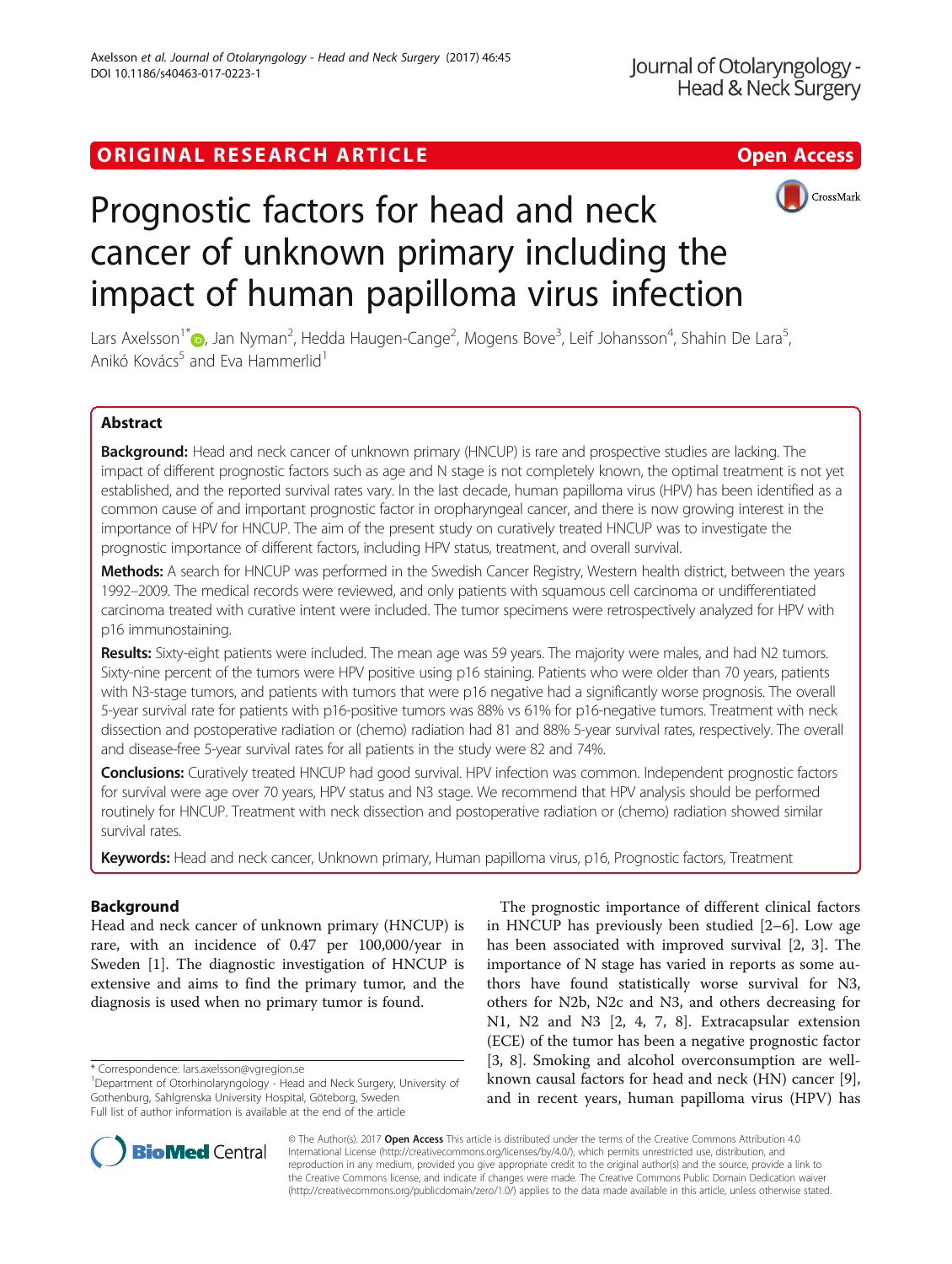been identified in a significant proportion of HN cancers, especially tonsil cancer [[10\]](#page-8-0). Recently, there has been a growing interest in examining the prevalence and prognostic importance of HPV in HNCUP, but no change in diagnostic recommendations or treatment guidelines has been established [\[11, 12\]](#page-8-0).

The optimal treatment for HNCUP has not been decided, and today, the recommendations vary between different cancer centers. The most common treatments are either neck dissection (ND) and postoperative radiation or primary (chemo) radiation. No randomized treatment study has been performed for HNCUP, but several retrospective studies have reported different results [\[8](#page-8-0), [13](#page-8-0), [14\]](#page-8-0). The reported overall survival rate for HNCUP has differed greatly, with 5-year survival rates ranging from 22 to 89% [\[5](#page-8-0), [15](#page-8-0)–[17\]](#page-8-0).

The aim of the present study of curatively treated HNCUP was to investigate the prognostic importance of different prognostic factors, including HPV status, treatment, and overall survival.

## Methods

## Study design

Data were collected from the Swedish Cancer Registry for all patients who were initially diagnosed with HNCUP, International Classification of Diseases (ICD)-10, C770, in the Western Health District from 1993 to 2009. One hundred ninety-six patients were identified; however, 111 patients were excluded after being diagnosed with a primary cancer or due to histological diagnoses other than squamous cell or undifferentiated carcinomas (e.g., adenocarcinoma, malignant melanoma, lymphoma, and salivary gland cancer). Of the remaining 85 patients, another eight did not complete the medical work-up, and nine had palliative intended treatment and were excluded, making the study population 68.

## Diagnostic work-up

All patients were examined by a specialist in Otolaryngology–Head and Neck Surgery. A fine-needle aspiration was performed from the neck mass, which provided a definitive diagnosis in 35% of the cases, whereas in 65%, an open biopsy was needed. PET-CT was performed in 32% of the patients, MRI was performed in 77% of the patients, and in 10% a CT scan was the only radiological examination. The thorax was also radiologically examined in all patients (74% CT thorax and 26% CXR). In all patients, a panendoscopy was performed, including examination of all parts of the pharynx, larynx, lungs and esophagus, as well as a tonsillectomy (31% bilateral, 57% ipsilateral, and 12% tonsillectomy during childhood). In 60%, biopsies were taken from the base of the tongue, and in 79%, biopsies were taken from the nasopharynx. All the patients were discussed by a multidisciplinary tumor board for treatment decisions. Tumor stage was based on clinical findings and imaging. The ECE status was based on pathologic reports only, from open biopsy or neck dissection.

## Immunohistochemistry

The histopathological specimens were retrospectively analyzed for HPV status with p16 immunostaining using light microscopy by pathologists blinded for clinical data and outcomes.

Formalin-fixed and paraffin-embedded blocks were used to prepare 4-μm-thick sections applied onto positively charged slides (Flex IHC Microscope Slides, Ref K8020, DAKO). Subsequently, the tissue sections were subjected to deparaffinization and rehydration followed by heat-induced epitope retrieval (HIER) Tris/EDTA buffer (pH 9.0) for 20 min at 97 °C using PT Link instrument (PT Link, Dakocytomation, DAKO). The tissue sections were immunostained with the p16 (CINtec Histology kit, Ref 9511, Roche) mouse monoclonal antibody (clone E6H4) using DAKO visualization system (Envision Flex High pH, Link, Ref 8000, DAKO) and DAKO stainer for IHC (Autostiner Plus, Dakocytomation, Denmark) following the manufacturer's instruction. Peroxidase-catalyzed diaminobensidine tetrahydrochloride was used as the DAB+ chromogen to determine protein expression levels in tumors from HNCUP and then the slides were counterstained with hematoxylin. The stained slides were rinsed with deionized water followed by the dehydration process in ethanol 70%, ethanol 95%, absolute ethanol, cleared in xylene and added cover glass (Coverslipper, DAKO).

P16 was interpreted as positive if more than 5% of tumor cells showed brown nuclear or nuclear and cytoplasmic staining [[18](#page-8-0), [19](#page-8-0)]. The lowest positive value in this study was 20%.

## Treatment

The patients underwent one of three possible treatment options: Treatment A = neck dissection and postoperative radiation, Treatment  $B =$  primary radiation with or without chemotherapy, or Treatment  $C = neck$  dissection only. There was a change in treatment policy at our institution in 2004 from Treatment B to Treatment A as the primary choice.

Three different neck dissections were performed: radical neck dissection (levels 1–5), modified neck dissection (preserving one or more of the spinal accessory nerve, internal jugular vein, and sternomastoid muscle) or selective neck dissection (levels 1–3).

Radiotherapy (RT) was given in full doses of 64.6 to 68.0 Gy according to three different fractionation schedules due to the institution's policy over time for head and neck cancer. Schedule I consisted of a hyperfractionated,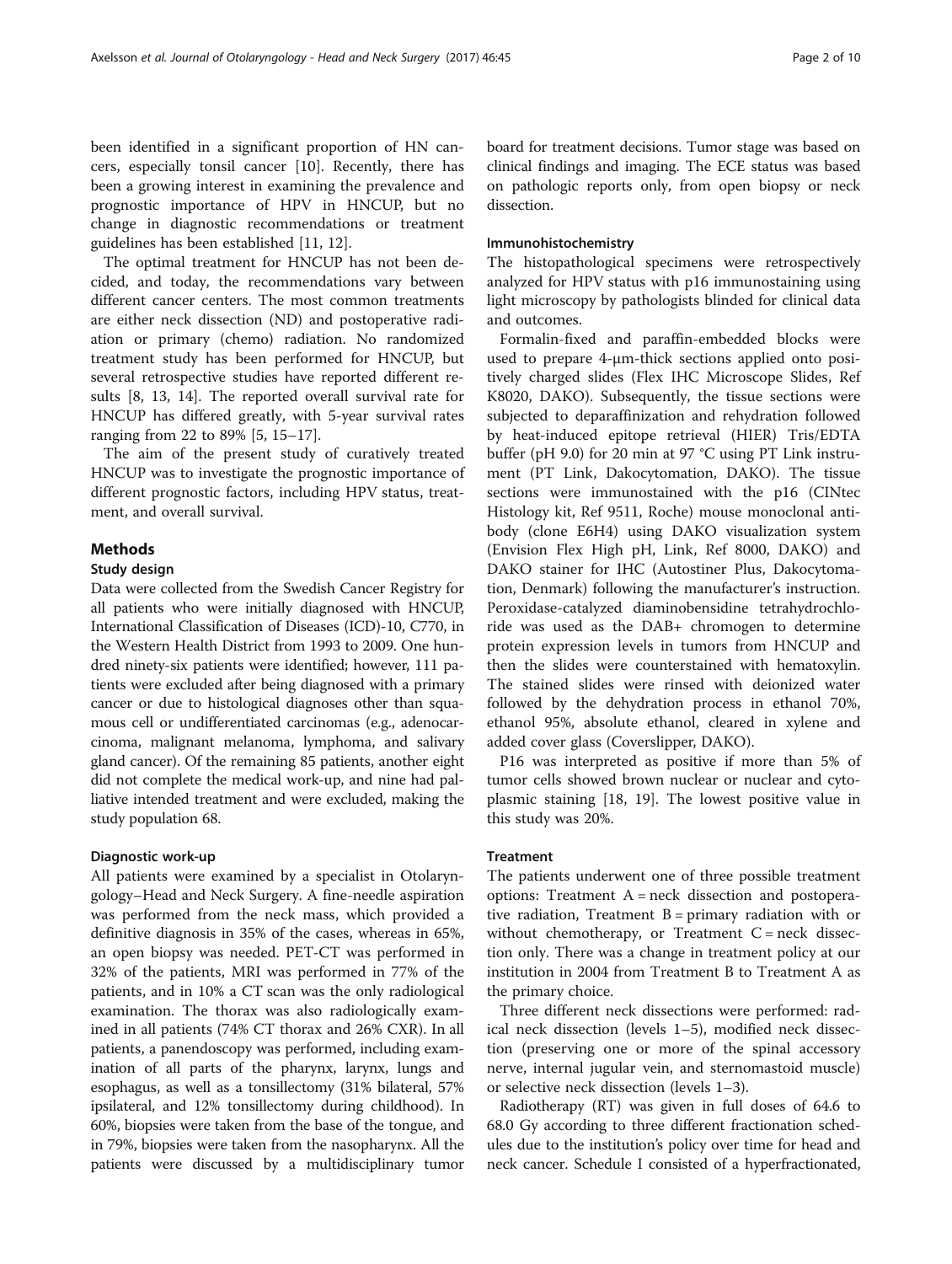accelerated RT with two daily fractions of 1.7 Gy 5 days/ week for a total dose of 64.6 Gy with a 1-week break at 40.8 Gy. Schedule II was slightly accelerated RT given as 2 Gy per fraction, 6 fractions/week, to a total dose of 68 Gy. Schedule III was conventionally fractionated RT with one daily fraction of 2.0 Gy 5 days/week to a total of 66 Gy. Forty patients were treated with 3D conformal RT, and 21 patients with intensity-modulated radiotherapy (IMRT). There were no differences in radiotherapy techniques and dose volumes whether or not the neck dissection was performed. Volumes treated to full dose were the oropharynx and hypopharynx and the ipsilateral neck (level Ib-IV) if tumor stage was N1–N2b, and an adjuvant volume was used for the contralateral neck to 41–50 Gy. If the N-stage was higher, bilateral full dose irradiation was used. If there were retropharyngeal nodes or nodes in level V, the risk for primary tumor in nasopharynx was considered higher, and nasopharynx was also included in the full dose volume (13 of 61 patients, 21%, see Table [2](#page-6-0)). The irradiated volumes did not change over time or if radiotherapy was preceded by surgery.

All chemotherapy was given as induction therapy with two cycles of cisplatin  $(100 \text{ mg/m}^2)$  and 5-fluorouracil  $(1000 \text{ mg/m}^2 \text{ for } 5 \text{ days})$  according to the institution's policy at the time.

## Follow-up

All patients were followed every 3 months during the first 2 years and every 6 months thereafter for 5 years. A CT scan or MRI was performed 3 months after RT was completed and repeated annually in most patients.

## Statistical methods

The results are presented as the mean, standard deviation, median, minimum and maximum for continuous variables and as numbers and percentages for categorical variables. For comparisons between two groups, a Mann-Whitney U test was used for continuous variables, a Mantel-Haenszel chi-squared test for ordered categorical variables, a Chi<sup>2</sup>-test for non-ordered categorical variables and Fisher's exact test for dichotomous variables. Survival analysis was performed to analyze time to death and tumor recurrence. A Kaplan-Meier plot was used to describe mortality for the study group and for subgroups. Comparisons of mortality between subgroups were analyzed with a log-rank test for dichotomous and non-ordered categorical variables and with a log-rank test for trend for ordered categorical variables. Standardized mortality rate (SMR) was used to analyze survival adjusted for age (Statistics Sweden 2016 was used as reference population), P-value for comparison between SMR results was estimated by Monte Carlo methods.

A forward stepwise Cox proportional hazard regression analysis was used to select independent predictors for time to death. All significance tests were two-tailed and conducted at the 5% significance level. SAS, System Version 9.4 (SAS Institute, Inc, Cary, NC, USA), was used for all statistical analyses.

## Results

## Characteristics of the study population

Sixty-eight patients curatively treated for HNCUP were studied, Table [1](#page-3-0). The mean age was 59 years. The majority were males, 81%. Smoking status was not analyzed due to the lack of reliable data. Most patients had N2 tumors (63%), while 19% had N1 and 18% had N3 tumors. The histology of the tumors were squamous cell carcinoma (85%) or undifferentiated carcinoma (15%). Extracapsular tumor extension was seen in 27%, but with 40% missing data. A majority were p16 positive, 69%.

#### Survival

The overall survival rates after 2, 5 and 10 years for all patients were 87, 82, and 72%, respectively, Fig. [1a](#page-5-0). The disease-free survival rates after 2, 5 and 10 years for all patients were 81, 74, and 68%, respectively, Fig. [1b.](#page-5-0) Among the patients who were deceased within 5 years from diagnosis (12 patients), one died due to the treatment, two from the tumor, and the remaining nine from other diseases. In total, eight patients (12%) had a recurrence of the tumor. One patient had primary tumor emergence at the base of the tongue, six patients (9%) had a local recurrence in the neck, and one patient had a distant metastasis in the bone tissue of the left humerus.

## Prognostic factors

There was a significant difference in overall survival between different age groups ( $p < 0.0001$ ), Fig. [1c](#page-5-0). Patients 70 years or older had a significantly worse overall survival rate than the other age groups together  $(p < 0.0001)$ . In order to study how much higher age per se influenced the survival the Standardized mortality rates (SMR) were calculated. Patients 70 years or older had SMR 22.5  $(p < .0001)$  and patients younger than 70 years SMR 4.2 ( $p = 0.0017$ ). There was a significant difference comparing the SMR values ( $p = 0.014$ ), indicating that age >70 years is a significant prognostic factor after correction for normal aging. Men and women had no significant difference in survival (80% vs 91% 5-year survival). Extracapsular tumor extension gave a worse survival rate than tumors limited to the lymph glands, but was not significant ( $p = 0.057$ ), Fig. [1d.](#page-5-0) Regarding N stage, the overall 2-, 5- and 10-year survival rates for N1 disease were 92, 85, and 67%, respectively, 91, 91, and 79% for N2 disease, respectively, and 67, 50, and 50% for N3 disease, respectively (Fig. [1e\)](#page-5-0). There was a significant difference in survival between patients with N1-, N2-, and N3-stage tumors ( $p = 0.037$ ),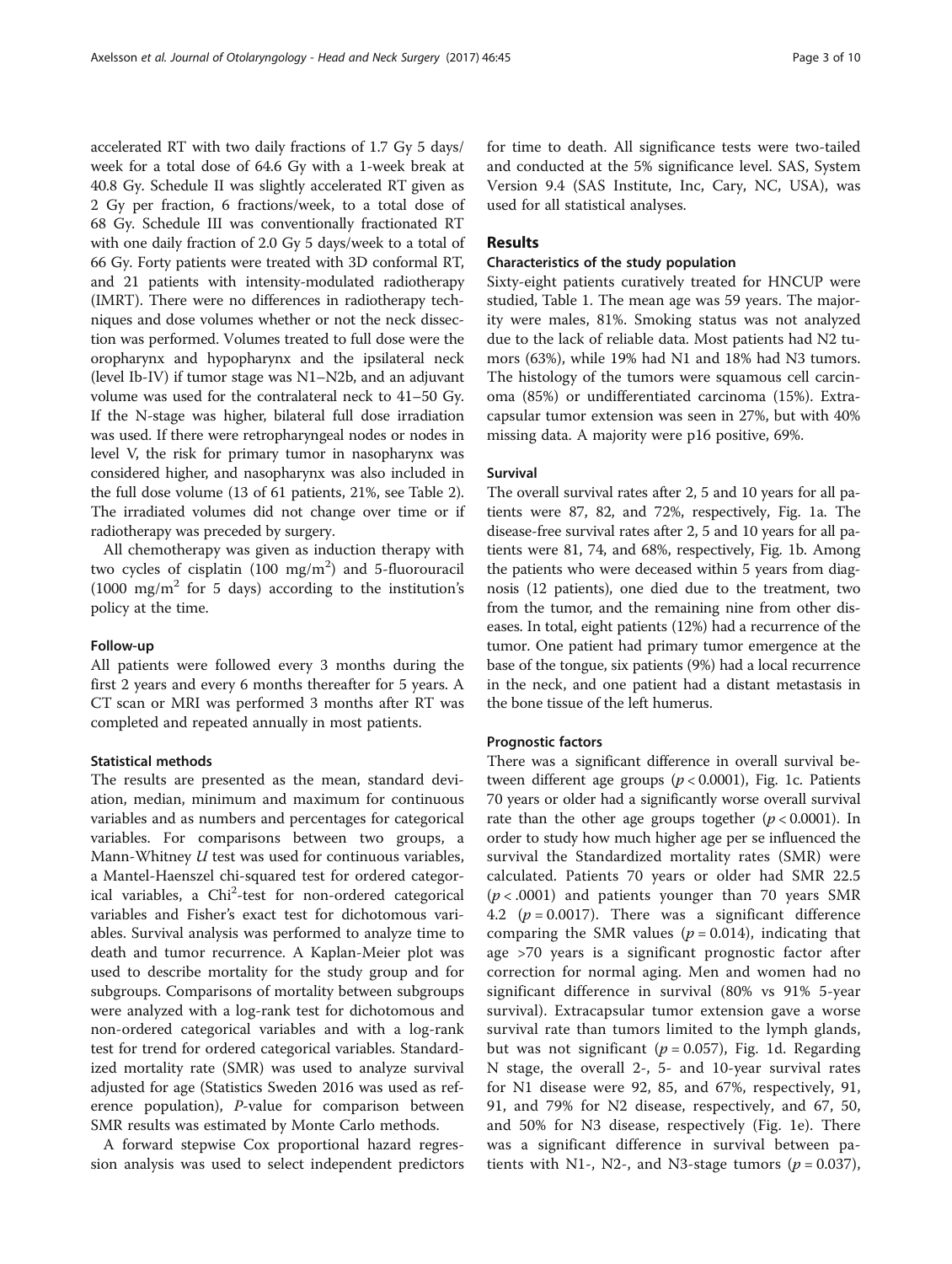|                          | All patients | p16 positive | p16 negative | $p$ -value |
|--------------------------|--------------|--------------|--------------|------------|
| Subjects, n (%)          | 68           | $41a$ (69)   | $18a$ (31)   |            |
| Age at diagnosis (years) |              |              |              |            |
| Mean (SD)                | 59.4 (10.9)  | 57.2 (10.2)  | 63.4 (11.2)  | 0.082      |
| Median (range)           | 58 (36-87)   | $56(36-85)$  | $62(48-85)$  |            |
| Gender, male n (%)       | 55 (81)      | 32 (78)      | 16 (89)      | 0.55       |
| Histology                |              |              |              |            |
| SCC                      | 58 (85)      | 37 (90)      | 13(72)       |            |
| SCC poorly diff          | 30(44)       | 20 (49)      | 9(47)        |            |
| SCC mod-highly diff      | 11(16)       | 6(15)        | 2(11)        |            |
| SCC not spec             | 17(25)       | 11(27)       | 2(11)        |            |
| Carcinoma not spec       | 10(15)       | 4(10)        | 5(28)        | 0.24       |
| Extracapsular extension  |              |              |              |            |
| Yes                      | 11(16)       | 7(23)        | 4(44)        |            |
| $\rm No$                 | 30(44)       | 23(77)       | 5(56)        | 0.41       |
| N stage                  |              |              |              |            |
| N1                       | 13 (19)      | 9(22)        | 1(6)         |            |
| N2                       | 43 (63)      | 24 (59)      | 14 (78)      |            |
| N <sub>2</sub> a         | 24 (35)      | 14(34)       | 10(56)       |            |
| N <sub>2</sub> b         | 13 (19)      | 8(20)        | 2(11)        |            |
| N2c                      | 6(9)         | 2(5)         | 2(11)        |            |
| N3                       | 12(18)       | 8(20)        | 3(17)        | 0.76       |
| Treatment                |              |              |              |            |
| Treatment A              | 36 (53)      | 28 (68)      | 8(44)        |            |
| Treatment B              | 25 (37)      | 10(24)       | 6(33)        |            |
| Treatment C              | 7(10)        | 3(7)         | 4(22)        | 0.052      |

<span id="page-3-0"></span>Table 1 Patient, tumor, and treatment data for all patients divided by HPV status

HPV human papilloma virus, SCC squamous cell carcinoma. Treatment A, neck dissection and postoperative (chemo) radiation. Treatment B, (chemo) radiation. Treatment C, neck dissection. <sup>a</sup>ln nine of 68 patients p16 analysis was not possible

and N3-stage disease had a significantly worse prognosis than N1 and N2 disease together  $(p = 0.010)$ .

## HPV status

P16 staining of the tumors was possible for 59 of the 68 patients, and showed that 69% of the tumors were p16 positive, Table 1. P16-positive patients were 6 years younger than p16-negative patients, and the male dominance was larger for p16-negative patients than for p16 positive. N1-stage tumors were more common among p16-positive than p16-negative patients, while N2 was less common. Sixty-eight percent of the p16-positive patients were treated with ND and radiation compared to 44% for p16-negative patients.

The overall 2-, 5-, 10-year survival rates for p16 positive patients were 93, 88, and 82%, and for patients with p16-negative tumors, the survival rates were 67, 61, and 39%, respectively, Fig. [1f](#page-5-0). The survival rates were significantly higher for patients with p16-positive tumors than with p16-negative tumors ( $p = 0.0005$ ).

There was a significantly higher risk for recurrence among patients with p16-negative tumors than p16 positive tumors, 38% vs 4% ( $p = 0.0012$ ), Fig. [1g.](#page-5-0)

## **Treatment**

In total, 43 patients were treated with unilateral neck dissection, Table [2](#page-6-0). The majority had a modified radical ND with the accessory nerve preserved. Most patients, 53 of 61, were irradiated bilaterally to the neck (40.8 Gy to the contralateral side if free from disease, 64.6 if diseased). The majority, 57 of 61 patients, was irradiated to the pharynx to prevent an emergence of the primary tumor, but the nasopharynx was only irradiated in 15 patients (in patients with metastases in the retropharyngeal area or the posterior neck). Chemotherapy was given more often in combination with definitive radiotherapy (18 of 24 patients) than in combination with neck dissection and postoperative radiotherapy (6 of 36 patients).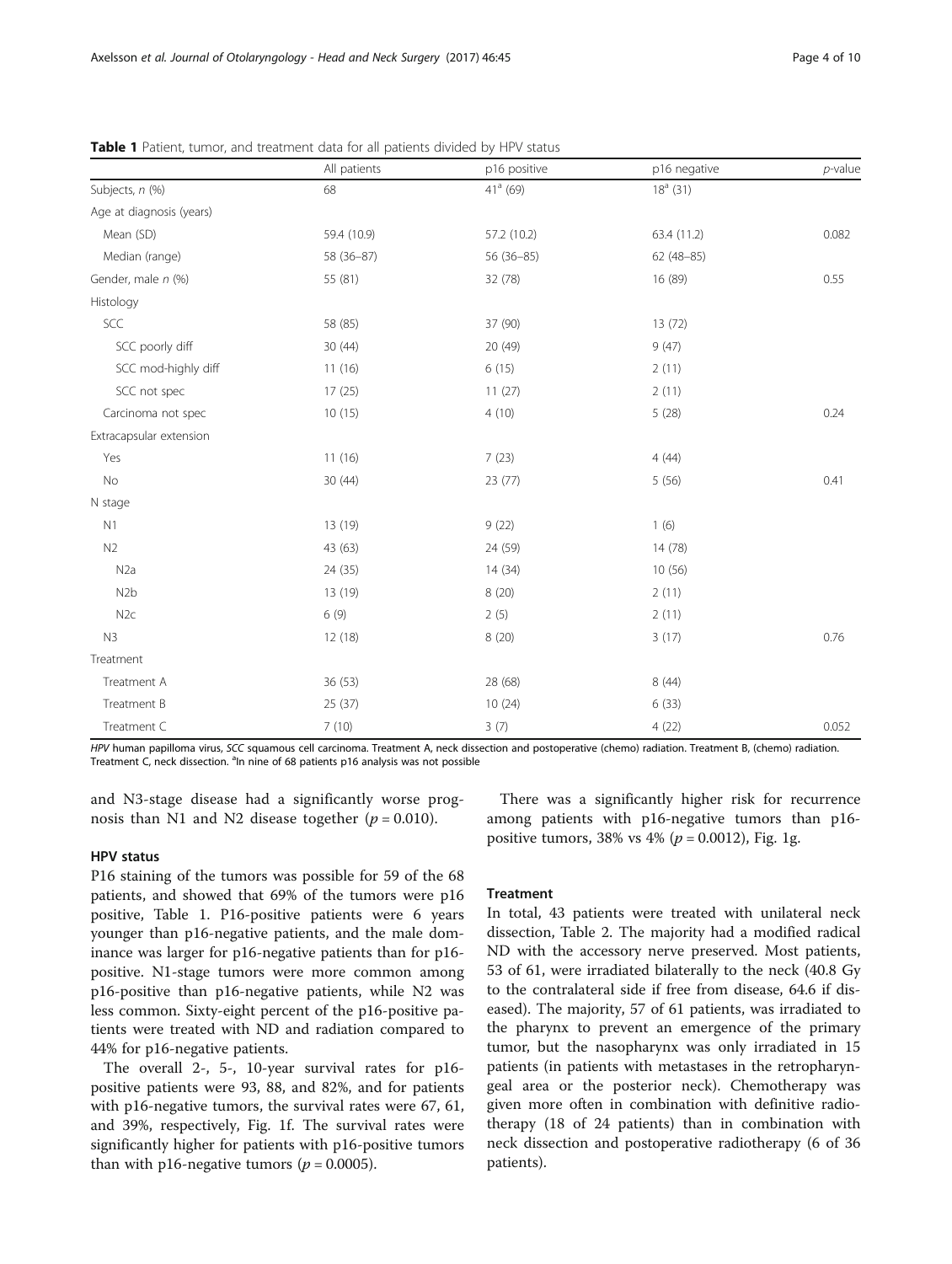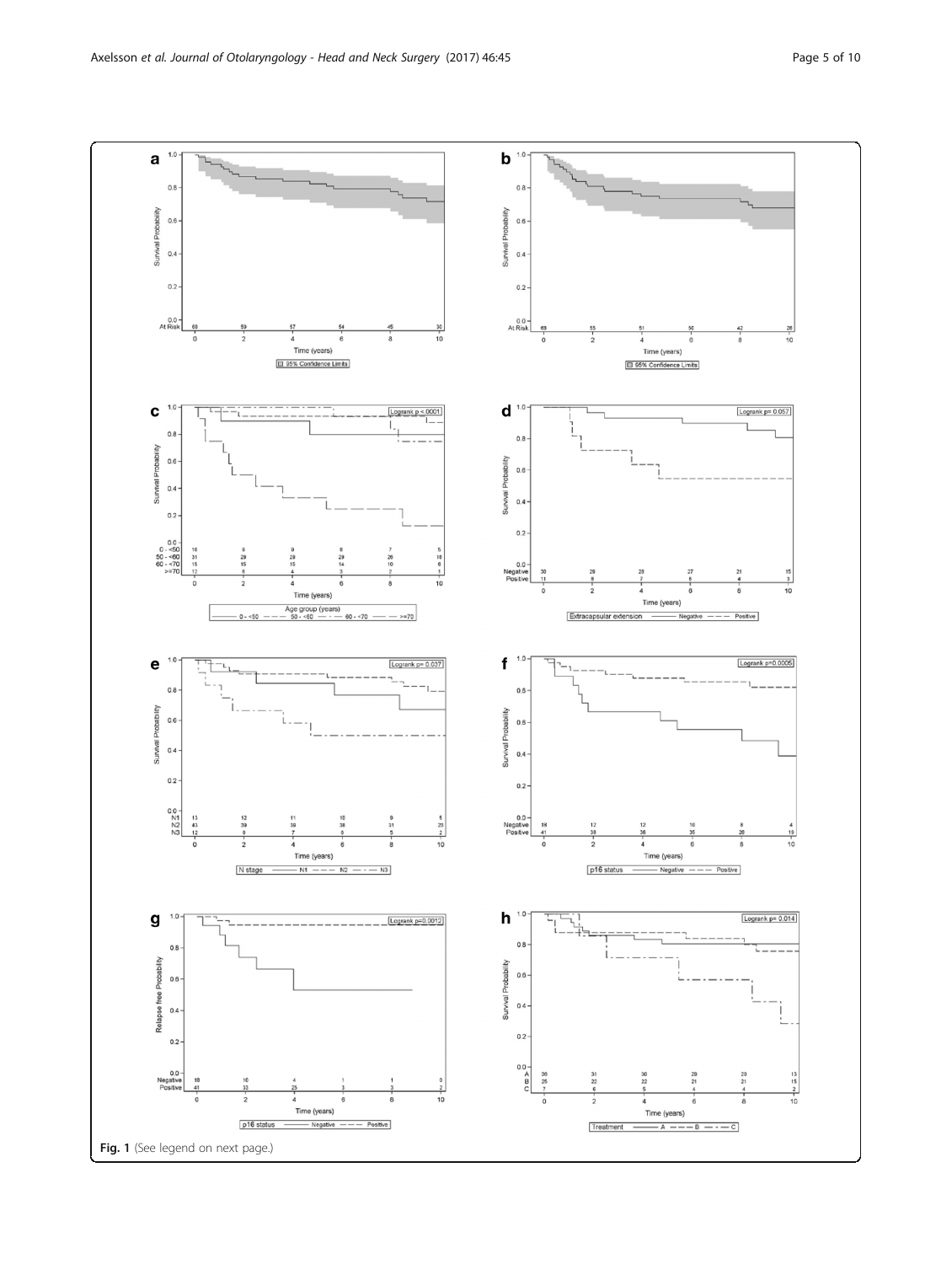Thirty-six patients were treated with Treatment A, 25 patients with Treatment B and seven patients with Treatment C, Table [2.](#page-6-0) Group C consisted of a small, older group than groups A and B, and four of the patients declined the planned postoperative radiation, which made comparisons involving this group uncertain.

<span id="page-5-0"></span>(See figure on previous page.)

 $=$  neck dissection

Treatment A and Treatment B had similar age and gender distributions. The tumor histology was similar between Treatment A and Treatment B, and data regarding extracapsular extension was not available for most patients treated with primary (chemo) radiation. For patients treated with Treatment B, 24% had N1 disease vs 14% with Treatment A, and 12% had N3 disease vs 25%, but the differences were not significant. There was a significant difference regarding the radiation schedule used and radiation to the nasopharynx between groups A and B since they were used during different time periods. Significantly more patients had chemotherapy in the Treatment B group than in the Treatment A group, 72% vs  $17\%$  ( $p < 0.0001$ ).

Patients treated with Treatment A and Treatment B had overall 2-, 5-, and 10-year survival rates of 86, 81, and 81%, respectively, vs 88, 88, and 76%, respectively (with no significant difference between Treatment A and B, Fig. 1h). The 2-, 5-, and 10-years survival for p16 positive patients for Treatment A were 93, 89, and 89% respectively, and for Treatment B 90%, 90%, and 80% respectively, with no significant difference between the groups  $(p = 0.24)$ . The 2-, 5-, and 10-years survival for p16 negative patients for Treatment A were 63%, 50%, and 50% respectively, and for Treatment B 67%, 67%, and 50% respectively, with no significant difference between the groups ( $p = 0.80$ ). The overall survival rate was significantly lower in the small Treatment C group compared to the other two treatments together ( $p = 0.0035$ ).

There was no difference in recurrence between patients treated with Treatment A and Treatment B (2/36 patients, vs 1/25 patients). In Treatment C, the risk for recurrence was significantly higher in comparison to the other two groups together  $(5/7 \text{ patients}, p < 0.0001)$ .

## Multivariable analysis

Univariable analyses were performed regarding; overall survival and: −age, gender, N-stage, ECE, HPV status, and treatment. Multivariable analysis was performed with a forward stepwise Cox proportional hazard regression analysis of the survival of the four factors that were significant at univariable analysis: age > 70 years, N3 tumor, HPV status, and treatment. The independent predictors for survival were higher age (hazard ratio 2.73 per 10 year higher age,  $p < 0.0001$ ), N3 stage (hazard ratio 6.25,  $p = 0.0013$ ), and HPV status (hazard ratio 4.30,  $p = 0.0032$ ).

## **Discussion**

Fig. 1 a-h Kaplan-Meier plots for different prognostic factors. The overall survival is shown in a, c, d, e, f and h, in b the disease-free survival, and in g the relapse-free probability. The number of patients at risk is shown at the bottom of the figures. Significance levels were calculated with a log-rank test. a, b The whole study population, the shaded area shows the 95% confidence limits. c Age groups. d N stage. e Extracapsular tumor extension. f,

 $g$  p16 status. h Treatment. Treatment A = neck dissection and postoperative radiation, treatment B = (chemo) radiation, and treatment

The current study aimed to investigate the impact of prognostic factors for curatively treated HNCUP, including HPV status and survival depending on two different treatment modalities. Different possible prognostic factors were explored.

First, age was considered, and the material was divided into different age groups. Patients 70 years or older had a significantly worse prognosis than patients younger than 70 years, but there were no differences in survival between the other age groups. In previous studies low age was associated with significant improved survival. In one study the cut-point age was set to 62 years, in another 64 years, and in yet another 65 years [\[2](#page-8-0)–[4\]](#page-8-0). The majority of patients in our study were males (81%), and males and females had similar survival rates, which has been seen in previous studies [[2](#page-8-0)]. ECE was found in 27% of the tumors, which was slightly lower than in previous studies [[3\]](#page-8-0) but is uncertain due to a high proportion of missing data. Positive ECE was associated with lower survival, which has been shown in previous studies [\[3](#page-8-0), [7](#page-8-0), [8, 20](#page-8-0), [21](#page-8-0)]. A majority had N2 tumors (63%), which was also the case in most previous studies, but the proportion of N3 tumors (18%) was relatively low [\[22](#page-8-0)]. Patients with N3 tumors had a significantly worse prognosis compared to N1 and N2 tumors together. N1 and N2 tumors, however, did have similar survival outcomes, as well as the subgroups of N2: N2a, N2b, and N2c. Some previous studies of N stage and HNCUP showed that N3 was significantly associated with worse survival [[4, 8](#page-8-0)], and other studies showed that N2b, c and N3 had worse survival [[7](#page-8-0)] or that N1, N2, N3 had decreasing survival [\[2](#page-8-0), [3](#page-8-0)]. The results from the present study suggested that HNCUP patients with N3 tumors should be separated from the rest, being subject to a more aggressive treatment.

The majority of the tumors, 69%, were HPV positive by p16 immunostaining. The high p16 prevalence for HNCUP is not unexpected since HPV has been shown to be common in other head and neck cancers, especially tonsil and tongue base cancer [[10](#page-8-0)]. One can even suggest that HNCUP could be considered a subtype of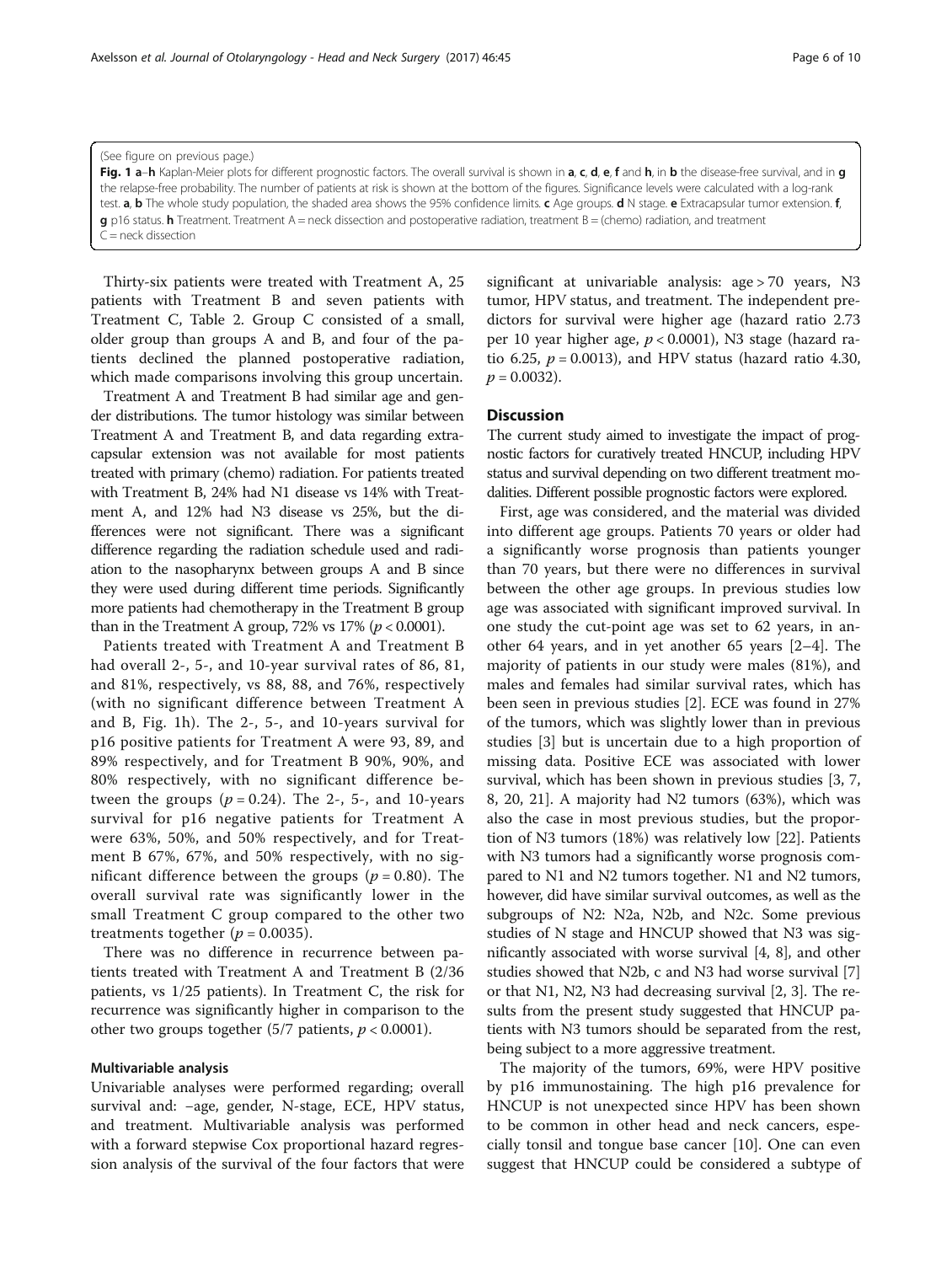|                           | Treatment A | Treatment B         | $p$ -value A vs B | Treatment C    |
|---------------------------|-------------|---------------------|-------------------|----------------|
| Subjects, n               | 36          | 25                  |                   | $\overline{7}$ |
| Age at diagnosis (years)  |             |                     |                   |                |
| Mean (SD)                 | 56.6 (9.4)  | 61.2 (10.9)         | 0.12              | 67.1 (13.9)    |
| Median (range)            | 57 (36-78)  | 56 (45-87)          |                   | 63 (53-85)     |
| Gender, male n (%)        | 32 (89)     | 20 (80)             | 0.55              | 3(43)          |
| Extracapsular extension   |             |                     |                   |                |
| Yes                       | 11 (38)     | $\mathsf{O}\xspace$ |                   | $\mathbf 0$    |
| No                        | 18 (62)     | 8 (100)             | 0.081             | 4 (100)        |
| p16 status                |             |                     |                   |                |
| Positive                  | 28 (78)     | 10(63)              |                   | 3(43)          |
| Negative                  | 8(22)       | 6(38)               | 0.42              | 4(57)          |
| N stage                   |             |                     |                   |                |
| N1                        | 5(14)       | 6(24)               |                   | 2(29)          |
| N <sub>2</sub>            | 22 (61)     | 16(64)              |                   | 5(71)          |
| N <sub>2</sub> a          | 14 (39)     | 6(24)               |                   | 4(57)          |
| N <sub>2</sub> b          | 8 (22)      | 4(16)               |                   | 1(14)          |
| N <sub>2c</sub>           | $\mathbf 0$ | 6(24)               |                   | $\mathbf 0$    |
| N <sub>3</sub>            | 9(25)       | 3(12)               | 0.84              | $\mathbf 0$    |
| Surgery                   |             |                     |                   |                |
| <b>RND</b>                | 4(11)       |                     |                   | 1(14)          |
| Modified RND              | 28 (78)     |                     |                   | 4(57)          |
| SOND                      | 4(11)       |                     |                   | 2(29)          |
| Radiotherapy              |             |                     |                   |                |
| Radiation schedule        |             |                     |                   |                |
| $\mathbf{I}$              | 31 (86)     | 18 (75)             |                   |                |
| $\parallel$               | 5(14)       | 1(4)                |                   |                |
| $\  \ $                   | $\mathbf 0$ | 5(21)               | 0.011             |                |
| Radiation to the pharynx  |             |                     |                   |                |
| Pharynx incl. nasopharynx | 3(9)        | 10(42)              |                   |                |
| Pharynx excl. nasopharynx | 33 (91)     | 11(46)              |                   |                |
| No radiation              | $\mathbf 0$ | 3(13)               | 0.0003            |                |
| Radiation to the neck     |             |                     |                   |                |
| Bilateral                 | 33 (91)     | 20 (83)             |                   |                |
| Ipsilateral               | 3(9)        | 4(17)               | 0.56              |                |
| Chemotherapy              | 6(17)       | 18 (72)             | < 0.0001          |                |

<span id="page-6-0"></span>Table 2 Patient, tumor, and treatment data divided by treatment

Treatment A, neck dissection and postoperative (chemo) radiation; Treatment B, (chemo) radiation, Treatment C, neck dissection. SCC squamous cell carcinoma, RND radical neck dissection, SOND supraomohyoidal neck dissection. Schedule I, hyperfractionated, accelerated radiotherapy to 64.6 Gy; Schedule II, slightly accelerated radiotherapy to 68 Gy; Schedule III, conventional radiotherapy to 66 Gy

these cancers, since they are the most common occult primary, having cystic metastasis in the same area of the neck with similar age and prognostic panorama. The reported HPV prevalence for HNCUP differs widely in previous studies, between 22 and 91% [\[11](#page-8-0), [12, 23, 24](#page-8-0)]. Larger studies are needed to better define the HPV prevalence and, it probably varies in different parts of the world and over time.

The overall survival was significantly higher and the risk for recurrence significantly lower for patients with p16-positive than p16-negative HNCUP. Other retrospective studies have also found better survival for HPVpositive HNCUP [[23, 25, 26\]](#page-8-0). The positive prognostic effect of HPV is probably caused by a different and more favorable carcinogenic mechanism compared to cases with tobacco smoking as the main causal factor and in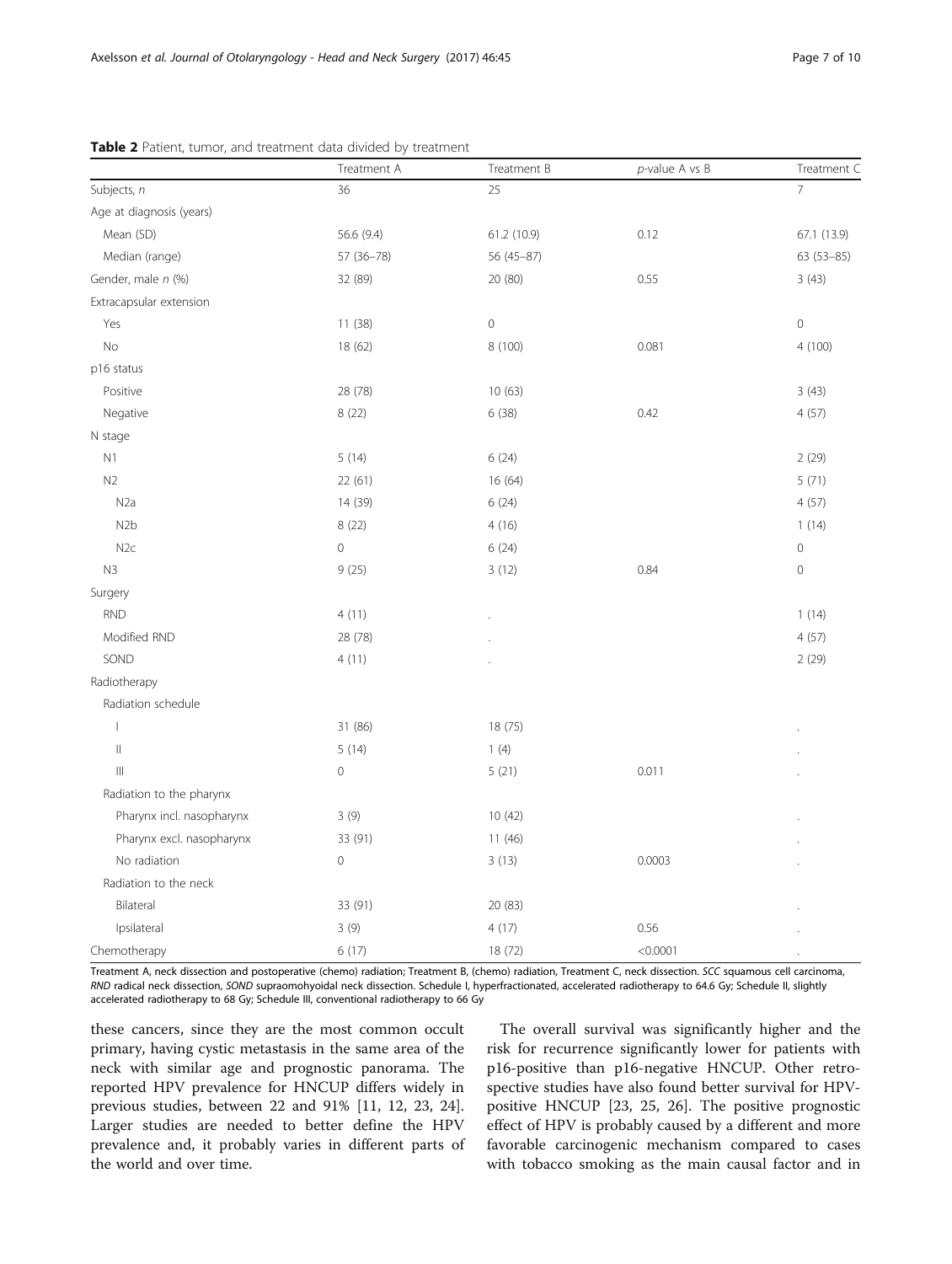addition by the induction of an HPV-specific immune response [\[27](#page-8-0), [28](#page-8-0)]. Since p16 is an important prognostic factor in HNCUP, one can suggest that p16 or other HPV analysis should be performed routinely. Additionally, there is a need for a prospective treatment study comparing HPV-positive and HPV-negative patients to investigate the optimal treatment. It was also interesting to observe the non-significant differences between the p16-positive patients, being 6 years younger with a higher proportion of females and more N1 tumors than the p16-negative patients. These disparities could probably be explained by differences in the features of the patients who are at risk for HPV infection vs smoking patients and differences in aggressiveness between the HPV- and tobacco-induced HNCUP. Possibly, the number of patients in this study was too low to show significant differences for these factors.

There was an opportunity to study the prognostic importance of the treatment for HNCUP since there was a change in treatment policy at our institution in the middle of the study period. Mainly, Treatment A (ND and radiation) was compared with Treatment B ([chemo] radiation). The overall 2-, 5-, and 10-year survival rates were similar after these two treatments. Previous studies on the treatment of HNCUP came to different conclusions: some studies found a statistically increased survival rate for treatment including ND [[4, 8, 29\]](#page-8-0). In one study, the indication for ND was questioned since no significant difference in survival was found between the groups [[14](#page-8-0)], and in other studies no statistically significant differences in survival between the treatment groups were reported, and no conclusions about the optimal treatment were drawn [\[2](#page-8-0), [6, 13](#page-8-0), [22](#page-8-0), [30](#page-8-0)–[32\]](#page-8-0). The comparison of treatments in the current study as well as in the previous studies was, however, limited by differences in some clinical and treatment factors. When comparing Treatment A and B for p16 positive patients, no significant difference in survival was observed, nor was there any significant difference for the p16 negative patients. No firm conclusions can be drawn from this study regarding the optimal treatment for HNCUP, although the treatment regimens used seemed to be comparable and with a good clinical outcome. The results of treatment with only neck dissection are difficult to interpret, but may be associated with an increased risk for recurrence.

The overall 5-year survival rate was 82%, which was high compared to most previous studies where survival rates ranged from 22 to 89% [[2](#page-8-0)–[5](#page-8-0), [7, 8, 13](#page-8-0)–[17, 20](#page-8-0)–[22](#page-8-0), [31,](#page-8-0) [33, 34](#page-9-0)]. Explanations for the good outcome could be the favorable status of different prognostic factors, including ECE, N stage, and HPV status. The administered radiation (90% were irradiated) was probably also critical for a favorable outcome. The radiation was given to a full dose of 64–68 Gy, the neck was irradiated bilaterally, and at least to an adjuvant dose if it was a unilateral known disease, and the mucosa of the pharynx (at least the oro-hypopharynx) was irradiated. A conclusion could be that these criteria should be fulfilled when administrating radiation for patients with HNCUP to achieve a high chance for survival. However, the risk for side effects must also be considered. The therapy used here was mainly well tolerated, but known side effects, such as dry mouth, dysphagia, osteoradionecrosis, and possible long-term development of secondary cancer in the irradiated area, were not recorded.

A limitation with the current study was the retrospective design resulting in the lack of some wanted information, for example smoking habits and performance status. During the rather long study period part of the diagnostic recommendations were changed. For example PET/CT and BOT biopsies were more frequently performed during the latter part of the study period, and today they are routinely used. Another limitation is the relatively small number of patients, however, most previous studies regarding HNCUP comprised an even lower number of patients, and no prospective study has been performed probably because HNCUP is rare. For the HPV analysis, only p16 immunostaining was used. In some other studies, DNA-techniques were also used to determine HPV status. We did not have access to those techniques. On the other hand, p16 staining is an inexpensive, reliable, and accessible tool that can be used in routine clinical practice as part of the treatment plan.

#### Conclusions

HPV is common in curatively treated HNCUP, and 69% of the tumors were HPV positive by p16 immunostaining. P16 positivity is associated with significantly higher survival and a significantly decreased risk for tumor recurrence; the 5-year overall survival rates for patients with p16-positive tumors were 88% vs 61% for p16-negative patients. N3 tumors and age over 70 years were significant negative prognostic factors. Treatment with neck dissection and postoperative radiation or (chemo) radiation both gave favorable outcomes with similar results. HNCUP has a good prognosis, with an overall 5-year survival rate among the curatively treated patients of 82%.

#### Abbreviations

ECE: Extracapsular extension; HNCUP: Head and neck cancer from an unknown primary; HPV: Human papilloma virus; ICD-10: International Classification of Diseases-10; IMRT: Intensity-modulated radiotherapy; ND: Neck dissection; RT: Radiotherapy

#### Acknowledgements

Toshima Parris, Ph.D. Dept. of Oncology, Institute of Clinical Sciences, Sahlgrenska Cancer Center, Sahlgrenska Academy at the University of Gothenburg, Sweden is acknowledged for her part in the HPV analyses.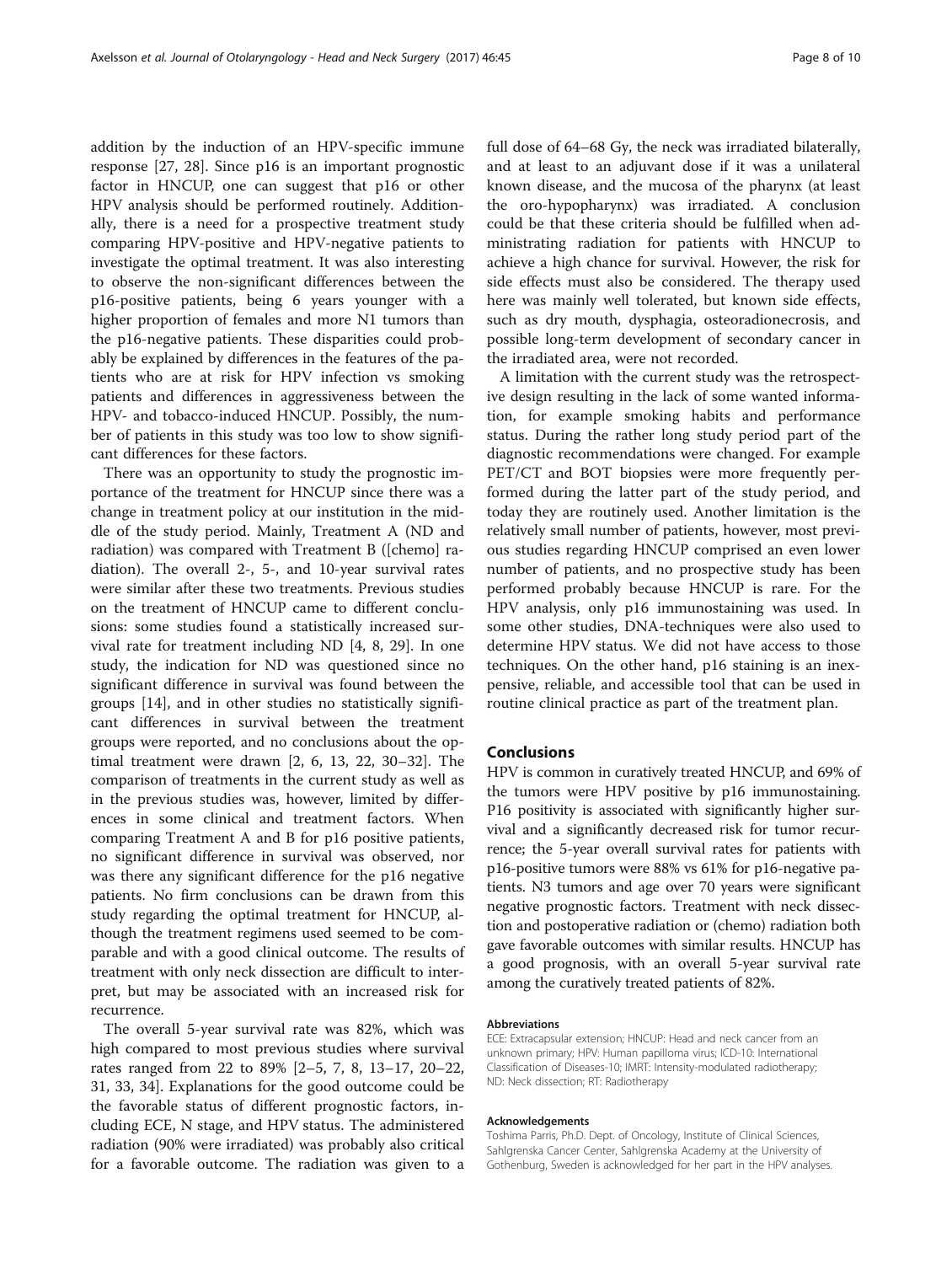## <span id="page-8-0"></span>Funding

Acknowledgement of grant support: The Foundation Acta Oto-Laryngologica; The Assar Gabrielssons Foundation; The Health & Medical Care Committee of the Regional Executive Board, Region Västra Götaland; The ALF Funding for Research. The grants have been used by the authors for the design of the study; in collection, analysis, and interpretation of data; and in writing the manuscript.

#### Availability of data and materials

The datasets used and/or analyzed during the current study are available from the corresponding author on reasonable request.

#### Authors' contributions

Study concepts: EH, LA, JN. Study design: All authors. Literature research: LA, EH. Patient data collection: LA. Immunohistochemical staining SDL. Microscopical analysis of the p16 immunoslides: AK. Data analysis: LA, EH. Manuscript writing: LA, EH, JN (oncology), SDL (immunohistochemistry). Manuscript review: All authors reviewed the manuscript, and read and approved the final manuscript.

## Competing interests

The authors declare that they have no competing interests.

#### Consent for publication

Not applicable.

#### Ethics approval and consent to participate

Ethics approval was received from the Regional Ethics Committee in Gothenburg, Sweden, 2013.

#### Publisher's Note

Springer Nature remains neutral with regard to jurisdictional claims in published maps and institutional affiliations.

#### Author details

<sup>1</sup>Department of Otorhinolaryngology - Head and Neck Surgery, University of Gothenburg, Sahlgrenska University Hospital, Göteborg, Sweden. 2 Department of Oncology, Sahlgrenska University Hospital, Göteborg, Sweden. <sup>3</sup>Department of Otorhinolaryngology, Norra Älvsborgs Hospital, Trollhättan, Sweden. <sup>4</sup> Department of Otorhinolaryngology, Central Hospital Skövde, Skövde, Sweden. <sup>5</sup>Department of Clinical Pathology and Genetics, Sahlgrenska University Hospital, Göteborg, Sweden.

## Received: 15 December 2016 Accepted: 26 May 2017 Published online: 10 June 2017

#### References

- 1. Swedish Head and Neck Cancer Register (SweHNCR). [http://www.](http://www.cancercentrum.se/samverkan/cancerdiagnoser/huvud-och-hals/kvalitetsregister/) [cancercentrum.se/samverkan/cancerdiagnoser/huvud-och-hals/](http://www.cancercentrum.se/samverkan/cancerdiagnoser/huvud-och-hals/kvalitetsregister/) [kvalitetsregister/.](http://www.cancercentrum.se/samverkan/cancerdiagnoser/huvud-och-hals/kvalitetsregister/)
- 2. Grau C, et al. Cervical lymph node metastases from unknown primary tumours. Results from a national survey by the Danish Society for Head and Neck Oncology. Radiother Oncol. 2000;55(2):121–9.
- 3. Boscolo-Rizzo P, Gava A, Da Mosto MC. Carcinoma metastatic to cervical lymph nodes from an occult primary tumor: the outcome after combinedmodality therapy. Ann Surg Oncol. 2007;14(5):1575–82.
- 4. Huang CC, et al. Prognostic factors of unknown primary head and neck squamous cell carcinoma. Otolaryngol Head Neck Surg. 2008;139(3):429–35.
- 5. Fernandez JA, et al. Metastatic squamous cell carcinoma in cervical lymph nodes from an unknown primary tumour: prognostic factors. Clin Otolaryngol Allied Sci. 1998;23(2):158–63.
- 6. Beldi D, et al. Role of radiotherapy in the treatment of cervical lymph node metastases from an unknown primary site: retrospective analysis of 113 patients. Int J Radiat Oncol Biol Phys. 2007;69(4):1051–8.
- Iganej S, et al. Metastatic squamous cell carcinoma of the neck from an unknown primary: management options and patterns of relapse. Head Neck. 2002;24(3):236–46.
- 8. Hauswald H, et al. Surgery with complete resection improves survival in radiooncologically treated patients with cervical lymph node metastases from cancer of unknown primary. Strahlenther Onkol. 2008;184(3):150–6.
- 9. Keller AZ, Terris M. The association of alcohol and tobacco with cancer of the mouth and pharynx. Am J Public Health Nations Health. 1965;55(10): 1578–85.
- 10. Abogunrin S, et al. Prevalence of human papillomavirus in head and neck cancers in European populations: a meta-analysis. BMC Cancer. 2014;14:968.
- 11. Keller LM, et al. p16 status, pathologic and clinical characteristics, biomolecular signature, and long-term outcomes in head and neck squamous cell carcinomas of unknown primary. Head Neck. 2014;36(12):1677–84.
- 12. Motz K, et al. Changes in Unknown Primary Squamous Cell Carcinoma of the Head and Neck at Initial Presentation in the Era of Human Papillomavirus. JAMA Otolaryngol Head Neck Surg. 2016;142(3):223–8.
- 13. Rodel RM, et al. Impact of distant metastasis in patients with cervical lymph node metastases from cancer of an unknown primary site. Ann Otol Rhinol Laryngol. 2009;118(9):662–9.
- 14. Aslani M, et al. Metastatic carcinoma to the cervical nodes from an unknown head and neck primary site: Is there a need for neck dissection? Head Neck. 2007;29(6):585–90.
- 15. Wallace A, et al. Head and neck squamous cell carcinoma from an unknown primary site. Am J Otolaryngol. 2011;32(4):286–90.
- 16. Frank SJ, et al. Intensity-modulated radiotherapy for cervical node squamous cell carcinoma metastases from unknown head-and-neck primary site: M. D. Anderson Cancer Center outcomes and patterns of failure. Int J Radiat Oncol Biol Phys. 2010;78(4):1005–10.
- 17. Ligey A, et al. Impact of target volumes and radiation technique on loco-regional control and survival for patients with unilateral cervical lymph node metastases from an unknown primary. Radiother Oncol. 2009;93(3):483–7.
- 18. Montebugnoli L, et al. Immunohistochemical expression of p16(INK4A) protein as a helpful marker of a subset of potentially malignant oral epithelial lesions: study on a series with long-term follow-up. Histopathology. 2010;57(4):528–34.
- 19. Cunningham Jr LL, et al. Overexpression of p16INK4 is a reliable marker of human papillomavirus-induced oral high-grade squamous dysplasia. Oral Surg Oral Med Oral Pathol Oral Radiol Endod. 2006;102(1):77–81.
- 20. Strojan P, Anicin A. Combined surgery and postoperative radiotherapy for cervical lymph node metastases from an unknown primary tumour. Radiother Oncol. 1998;49(1):33–40.
- 21. Patel RS, et al. Squamous cell carcinoma from an unknown head and neck primary site: a "selective treatment" approach. Arch Otolaryngol Head Neck Surg. 2007;133(12):1282–7.
- 22. Balaker AE, et al. Cancer of unknown primary: does treatment modality make a difference? Laryngoscope. 2012;122(6):1279–82.
- 23. Jensen DH, et al. Human papillomavirus in head and neck squamous cell carcinoma of unknown primary is a common event and a strong predictor of survival. PLoS One. 2014;9(11):e110456.
- 24. Kobayashi K, et al. Clinical features of human papilloma virus-related head and neck squamous cell carcinoma of an unknown primary site. ORL J Otorhinolaryngol Relat Spec. 2014;76(3):137–46.
- 25. Sivars L1, Näsman A, Tertipis N, Vlastos A, Ramqvist T, Dalianis T, Munck-Wikland E, Nordemar S. Human papillomavirus and p53 expression in cancer of unknown primary in the head and neck region in relation to clinical outcome. Cancer Med. 2014;3(2):376-84. doi:[10.1002/cam4.199](http://dx.doi.org/10.1002/cam4.199). Epub 2014 Feb 10.
- 26. Vent J, et al. p16 expression in carcinoma of unknown primary: diagnostic indicator and prognostic marker. Head Neck. 2013;35(11):1521–6.
- 27. Heusinkveld M, et al. Systemic and local human papillomavirus 16-specific T-cell immunity in patients with head and neck cancer. Int J Cancer. 2012; 131(2):E74–85.
- 28. Andersen AS, et al. The interplay between HPV and host immunity in head and neck squamous cell carcinoma. Int J Cancer. 2014;134(12):2755–63.
- 29. Christiansen H, et al. Neck lymph node metastases from an unknown primary tumor retrospective study and review of literature. Strahlenther Onkol. 2005;181(6):355–62.
- 30. Strojan P, et al. Contemporary management of lymph node metastases from an unknown primary to the neck: II. a review of therapeutic options. Head Neck. 2013;35(2):286–93.
- 31. Issing WJ, Taleban B, Tauber S. Diagnosis and management of carcinoma of unknown primary in the head and neck. Eur Arch Otorhinolaryngol. 2003; 260(8):436–43.
- 32. Colletier PJ, et al. Postoperative radiation for squamous cell carcinoma metastatic to cervical lymph nodes from an unknown primary site: outcomes and patterns of failure. Head Neck. 1998;20(8):674–81.